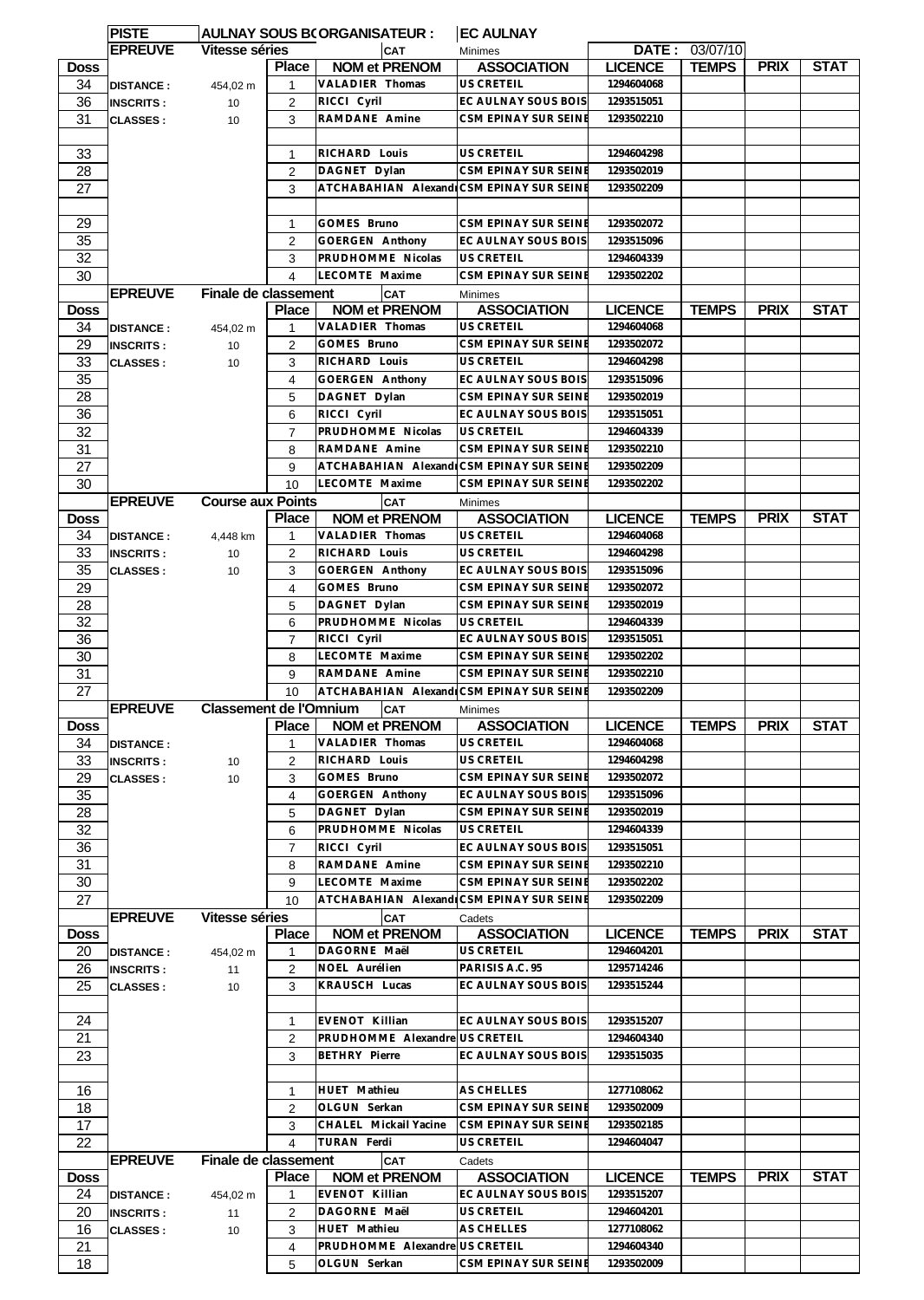| 26              |                  |                               | 6              | NOEL Aurélien                              | PARISIS A.C. 95                          | 1295714246                   |              |             |             |
|-----------------|------------------|-------------------------------|----------------|--------------------------------------------|------------------------------------------|------------------------------|--------------|-------------|-------------|
| 25              |                  |                               | $\overline{7}$ | KRAUSCH Lucas                              | EC AULNAY SOUS BOIS                      | 1293515244                   |              |             |             |
| 23              |                  |                               |                | <b>BETHRY Pierre</b>                       | EC AULNAY SOUS BOIS                      | 1293515035                   |              |             |             |
|                 |                  |                               | 8              |                                            |                                          |                              |              |             |             |
| 17              |                  |                               | 9              | CHALEL Mickail Yacine                      | CSM EPINAY SUR SEINE                     | 1293502185                   |              |             |             |
| 22              |                  |                               | 10             | TURAN Ferdi                                | US CRETEIL                               | 1294604047                   |              |             |             |
|                 | <b>EPREUVE</b>   | <b>Individuelle</b>           |                | <b>CAT</b>                                 | Cadets                                   |                              |              |             |             |
| Doss            |                  |                               | <b>Place</b>   | <b>NOM et PRENOM</b>                       | <b>ASSOCIATION</b>                       | <b>LICENCE</b>               | <b>TEMPS</b> | <b>PRIX</b> | <b>STAT</b> |
| 25              | <b>DISTANCE:</b> | 4,540 km                      | $\mathbf{1}$   | <b>KRAUSCH Lucas</b>                       | EC AULNAY SOUS BOIS                      | 1293515244                   |              |             |             |
| 24              | <b>INSCRITS:</b> | 11                            | $\overline{2}$ | EVENOT Killian                             | EC AULNAY SOUS BOIS                      | 1293515207                   |              |             |             |
| 26              | <b>CLASSES:</b>  | 10                            | 3              | NOEL Aurélien                              | PARISIS A.C. 95                          | 1295714246                   |              |             |             |
| 16              |                  |                               | 4              | HUET Mathieu                               | AS CHELLES                               | 1277108062                   |              |             |             |
| 20              |                  |                               | 5              | DAGORNE Maël                               | US CRETEIL                               | 1294604201                   |              |             |             |
| 18              |                  |                               | 6              | OLGUN Serkan                               | CSM EPINAY SUR SEINE                     | 1293502009                   |              |             |             |
| $\overline{21}$ |                  |                               | $\overline{7}$ | PRUDHOMME Alexandre US CRETEIL             |                                          | 1294604340                   |              |             |             |
| 23              |                  |                               | 8              | <b>BETHRY Pierre</b>                       | EC AULNAY SOUS BOIS                      | 1293515035                   |              |             |             |
| 22              |                  |                               | 9              | TURAN Ferdi                                | US CRETEIL                               | 1294604047                   |              |             |             |
| 17              |                  |                               | 10             | CHALEL Mickail Yacine                      | CSM EPINAY SUR SEINE                     | 1293502185                   |              |             |             |
|                 | <b>EPREUVE</b>   | <b>Poursuite</b>              |                | <b>CAT</b>                                 | Cadets                                   |                              |              |             |             |
| Doss            |                  |                               | <b>Place</b>   | <b>NOM et PRENOM</b>                       | <b>ASSOCIATION</b>                       | <b>LICENCE</b>               | <b>TEMPS</b> | <b>PRIX</b> | <b>STAT</b> |
| 20              | <b>DISTANCE:</b> | 1,816 km                      | 1              | DAGORNE Maël                               | <b>US CRETEIL</b>                        | 1294604201                   | 2'30"41      |             |             |
| 24              | <b>INSCRITS:</b> | 11                            | 2              | EVENOT Killian                             | EC AULNAY SOUS BOIS                      | 1293515207                   | 2'33"62      |             |             |
| 16              | <b>CLASSES:</b>  | 6                             | 3              | HUET Mathieu                               | AS CHELLES                               | 1277108062                   | 2'34"64      |             |             |
| 26              |                  |                               | 4              | NOEL Aurélien                              | PARISIS A.C. 95                          | 1295714246                   | 2'35"11      |             |             |
| 21              |                  |                               | 5              | PRUDHOMME Alexandre US CRETEIL             |                                          | 1294604340                   | 2'37"90      |             |             |
| 25              |                  |                               | 6              | <b>KRAUSCH Lucas</b>                       | EC AULNAY SOUS BOIS                      | 1293515244                   | 2'40"69      |             |             |
|                 | <b>EPREUVE</b>   | <b>Classement de l'Omnium</b> |                | <b>CAT</b>                                 | Cadets                                   |                              |              |             |             |
| <b>Doss</b>     |                  |                               | <b>Place</b>   | <b>NOM et PRENOM</b>                       | <b>ASSOCIATION</b>                       | <b>LICENCE</b>               | <b>TEMPS</b> | <b>PRIX</b> | <b>STAT</b> |
| 24              | <b>DISTANCE:</b> |                               | 1              | EVENOT Killian                             | EC AULNAY SOUS BOIS                      | 1293515207                   |              |             |             |
| 20              | <b>INSCRITS:</b> | 11                            | 2              | DAGORNE Maël                               | US CRETEIL                               | 1294604201                   |              |             |             |
| 16              | <b>CLASSES:</b>  | 10                            | 3              | HUET Mathieu                               | AS CHELLES                               | 1277108062                   |              |             |             |
| 26              |                  |                               | 4              | NOEL Aurélien                              | PARISIS A.C. 95                          | 1295714246                   |              |             |             |
| 25              |                  |                               | 5              | KRAUSCH Lucas                              | EC AULNAY SOUS BOIS                      | 1293515244                   |              |             |             |
| 21              |                  |                               | 6              | PRUDHOMME Alexandre US CRETEIL             |                                          | 1294604340                   |              |             |             |
| 18              |                  |                               | 7              | OLGUN Serkan                               | CSM EPINAY SUR SEINE                     | 1293502009                   |              |             |             |
| 23              |                  |                               | 8              | <b>BETHRY Pierre</b>                       | EC AULNAY SOUS BOIS                      | 1293515035                   |              |             |             |
| 22              |                  |                               | 9              | <b>TURAN Ferdi</b>                         | US CRETEIL                               | 1294604047                   |              |             |             |
|                 |                  |                               |                |                                            |                                          |                              |              |             |             |
| 17              |                  |                               | 10             | CHALEL Mickail Yacine                      | CSM EPINAY SUR SEINE                     | 1293502185                   |              |             |             |
|                 | <b>EPREUVE</b>   | Vitesse séries                |                | <b>CAT</b>                                 | Féminines                                |                              |              |             |             |
| <b>Doss</b>     |                  |                               | Place          | <b>NOM et PRENOM</b>                       | <b>ASSOCIATION</b>                       | <b>LICENCE</b>               | <b>TEMPS</b> | <b>PRIX</b> | <b>STAT</b> |
| 38              | <b>DISTANCE:</b> | 454,02 m                      | $1 -$          | RIBAULT Christelle                         | CSM VILLENEUVE GAR                       | 1292420053                   |              |             |             |
| 40              | <b>INSCRITS:</b> | 8                             | 2              | POLMONT Estelle                            | CSM EPINAY SUR SEINE                     | 1293502064                   |              |             |             |
| 41              | <b>CLASSES:</b>  | $\overline{7}$                | 3              | DURAND Alexia                              | PARISIS A.C. 95                          | 1295714376                   |              |             |             |
|                 |                  |                               |                |                                            |                                          |                              |              |             |             |
| 37              |                  |                               | 1              | ARNOUX Audrey                              | CSM VILLENEUVE GAR                       | 1292420009                   |              |             |             |
| 39              |                  |                               | 2              | PFLUKE Lillian                             | US METRO TRANSPORT                       | 1275024073                   |              |             |             |
| 42              |                  |                               | 3              | GOERGEN Laura                              | EC AULNAY SOUS BOIS                      | 1293515260                   |              |             |             |
| 43              |                  |                               |                | ARNOUX Tifanny                             | CSM VILLENEUVE GAR                       | 1292420045                   |              |             |             |
|                 | <b>EPREUVE</b>   | Finale de classement          |                | <b>CAT</b>                                 | Féminines                                |                              |              |             |             |
| Doss            |                  |                               | <b>Place</b>   | <b>NOM et PRENOM</b>                       | <b>ASSOCIATION</b><br>CSM VILLENEUVE GAR | <b>LICENCE</b>               | <b>TEMPS</b> | <b>PRIX</b> | <b>STAT</b> |
| 38              | <b>DISTANCE:</b> | 454,02 m                      | 1              | RIBAULT Christelle                         |                                          | 1292420053                   |              |             |             |
| 37              | <b>INSCRITS:</b> | 8                             | $\overline{2}$ | ARNOUX Audrey                              | CSM VILLENEUVE GAR                       | 1292420009                   |              |             |             |
| 40              | <b>CLASSES:</b>  | $\overline{7}$                | 3              | POLMONT Estelle                            | CSM EPINAY SUR SEINE                     | 1293502064                   |              |             |             |
| 39              |                  |                               | 4              | PFLUKE Lillian                             | US METRO TRANSPORT                       | 1275024073                   |              |             |             |
| 41              |                  |                               | 5              | DURAND Alexia                              | PARISIS A.C. 95                          | 1295714376                   |              |             |             |
| 42              |                  |                               | 6              | GOERGEN Laura                              | EC AULNAY SOUS BOIS                      | 1293515260                   |              |             |             |
| 43              |                  |                               | $\overline{7}$ | ARNOUX Tifanny                             | CSM VILLENEUVE GAR                       | 1292420045                   |              |             |             |
|                 | <b>EPREUVE</b>   | <b>Sprint aux Points</b>      | <b>Place</b>   | <b>CAT</b>                                 | Féminines                                |                              |              |             |             |
| Doss<br>38      | <b>DISTANCE:</b> | 4,540 km                      | 1              | <b>NOM et PRENOM</b><br>RIBAULT Christelle | <b>ASSOCIATION</b><br>CSM VILLENEUVE GAR | <b>LICENCE</b><br>1292420053 | <b>TEMPS</b> | <b>PRIX</b> | <b>STAT</b> |
| 41              | <b>INSCRITS:</b> | 8                             | $\overline{2}$ | DURAND Alexia                              | PARISIS A.C. 95                          | 1295714376                   |              |             |             |
| 39              | <b>CLASSES:</b>  | $\overline{7}$                | 3              | PFLUKE Lillian                             | US METRO TRANSPORT                       | 1275024073                   |              |             |             |
| 37              |                  |                               | 4              | ARNOUX Audrey                              | CSM VILLENEUVE GAR                       | 1292420009                   |              |             |             |
| 40              |                  |                               | 5              | POLMONT Estelle                            | CSM EPINAY SUR SEINE                     | 1293502064                   |              |             |             |
| 42              |                  |                               | 6              | GOERGEN Laura                              | EC AULNAY SOUS BOIS                      | 1293515260                   |              |             |             |
| 43              |                  |                               | $\overline{7}$ | ARNOUX Tifanny                             | CSM VILLENEUVE GAR                       | 1292420045                   |              |             |             |
|                 | <b>EPREUVE</b>   | <b>Poursuite</b>              |                | <b>CAT</b>                                 | Féminines                                |                              |              |             |             |
| <b>Doss</b>     |                  |                               | <b>Place</b>   | <b>NOM et PRENOM</b>                       | <b>ASSOCIATION</b>                       | <b>LICENCE</b>               | <b>TEMPS</b> | <b>PRIX</b> | <b>STAT</b> |
| 41              | <b>DISTANCE:</b> | 1,816 km                      | 1              | DURAND Alexia                              | PARISIS A.C. 95                          | 1295714376                   | 2'44"40      |             |             |
| 38              | <b>INSCRITS:</b> | 8                             | 2              | RIBAULT Christelle                         | CSM VILLENEUVE GAR                       | 1292420053                   | 2'44"76      |             |             |
| 39              | <b>CLASSES:</b>  | 4                             | 3              | PFLUKE Lillian                             | US METRO TRANSPORT                       | 1275024073                   | 2'55"70      |             |             |
| 37              | <b>EPREUVE</b>   | <b>Classement de l'Omnium</b> | 4              | ARNOUX Audrey<br>CAT                       | CSM VILLENEUVE GAR<br>Féminines          | 1292420009                   | 2'59"28      |             |             |